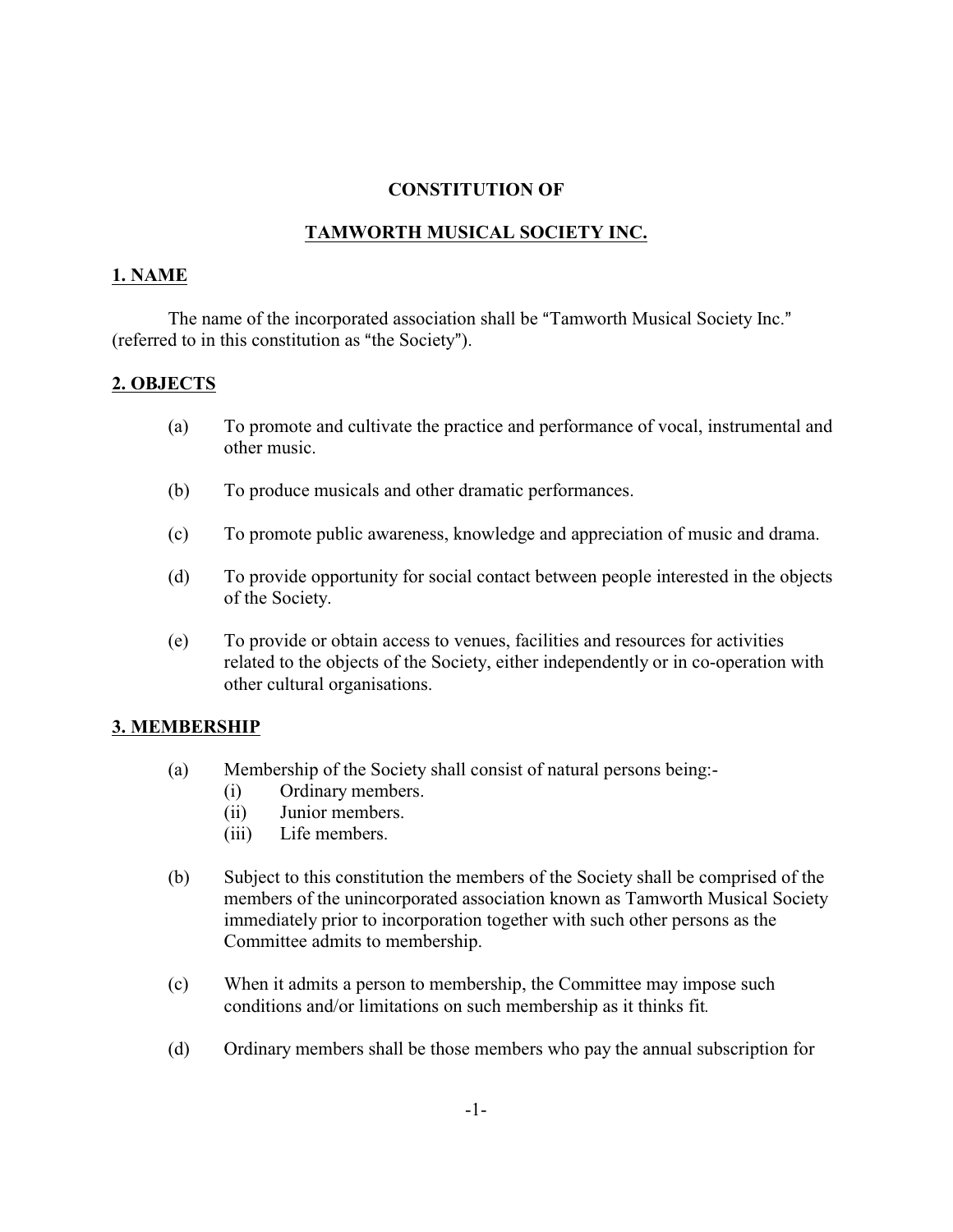ordinary membership in the amount fixed by the Annual General Meeting of the Society.

- (e) Junior members shall be those members under the age of 18 years at the time of the Annual General Meeting who pay the annual subscription fixed for junior membership in the amount fixed by the Annual General Meeting of the Society.
- (f) Ordinary members who in the opinion of the Committee have rendered conspicuous and exceptional services to the Society may be elected as life members at a General Meeting. Life members shall have the benefits of ordinary membership, but shall not be liable to pay any annual subscription to the Society.
- (g) The Secretary of the Society shall establish and maintain a register of members of the Society specifying the name and address of each person who is a member of the Society together with the date on which the person became a member. The register shall be kept at the principal place of administration of the Society and shall be open for inspection, free of charge, by any member of the Society at any reasonable hour.
- (h) A person ceases to be a member of the Society if the person:-
	- (i) Dies.
	- (ii) Resigns that membership.
	- (iii) Is expelled from the Society; or
	- (iv) Fails to pay any subscription due to the Society within two months of the date of the Annual General Meeting.
- (i) The liability of a member of the Society to contribute towards the payment of the debts and liabilities of the Society or the costs, charges and expenses of the winding up of the Society is limited to the amount, if any, unpaid by the member in respect of membership of the Society as required by these rules.
- (j) (i) Where the committee is of the opinion that a member of the Society has persistently refused or neglected to comply with a provision or provisions of these rules or has persistently and wilfully acted in a manner prejudicial to the interests of the Society the Committee may give not less than 14 days notice to that member of its intention to pass a resolution to suspend or expel the member from the Society and of that member's right to be heard, in person or in writing, in his defence at the meeting at which that resolution is proposed, and the Committee may at such meeting by resolution suspend or expel the member from the Society*,* or impose such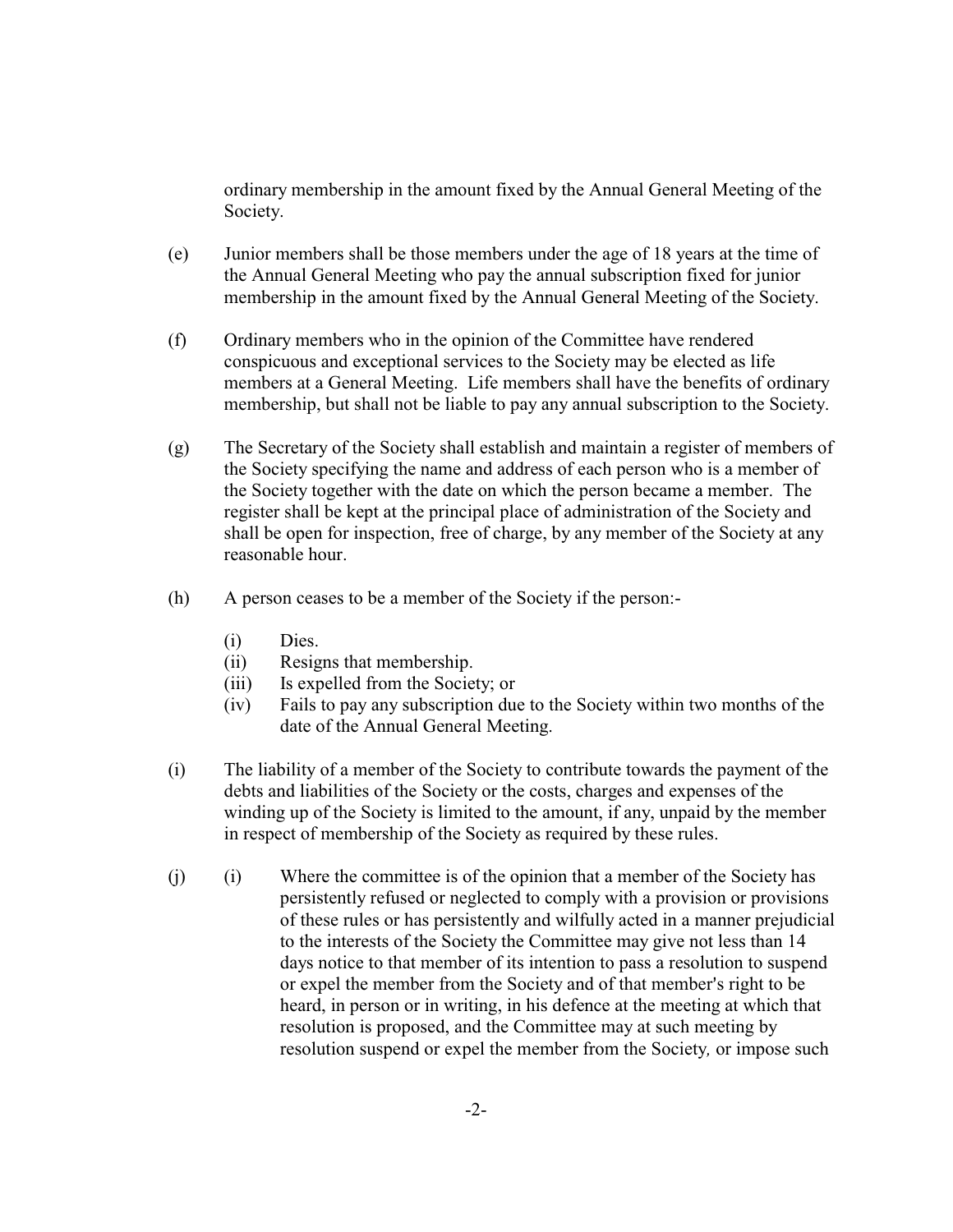conditions and/or limitations upon the member's membership as the Committee thinks fit.

- (ii) If the committee expels, suspends or imposes conditions or limitations upon a member, the secretary must, within 7 days after the action is taken, cause written notice to be given to the member of the action taken, of the reasons given by the committee for having taken that action and of the member's right of appeal.
- (iii) The expulsion, suspension, or imposition of conditions and/or limitations does not take effect:
	- (a) until the expiration of the period within which the member is entitled to appeal against the resolution concerned, or
	- (b) if within that period the member exercises the right of appeal, unless and until the association confirms the resolution whichever is the later.
- (k) Without limiting the generality thereof, the Committee may, under Clause 3 (c)or 3(j) impose conditions or limitations precluding a member from holding any one or more positions, including Committee positions, within the Society.
- (l) (i) A member may appeal to the Society in general meeting against a resolution of the committee under clause 3(j), within 7 days after notice of the resolution is served on the member, by lodging with the secretary a notice to that effect.
	- (ii) The notice may, but need not, be accompanied by a statement of the grounds on which the member intends to rely for the purposes of the appeal.
	- (iii) On receipt of a notice from a member under subclause (i), the secretary must notify the committee which is to convene a general meeting of the Society to be held within 28 days after the date on which the secretary received the notice.
	- (iv) At a general meeting of the Society convened under subclause (iii):
		- (a) no business other than the question of the appeal is to be transacted, and
		- (b) the committee and the member must be given the opportunity to state their respective cases orally or in writing, or both, and
		- (c) the members present are to vote by secret ballot on the question of whether the resolution should be confirmed or revoked.
	- (v) The appeal is to be determined by a simple majority of votes cast by members of the Society present and voting.
- (m) Any conditions and/or limitations imposed on a member may be eased upon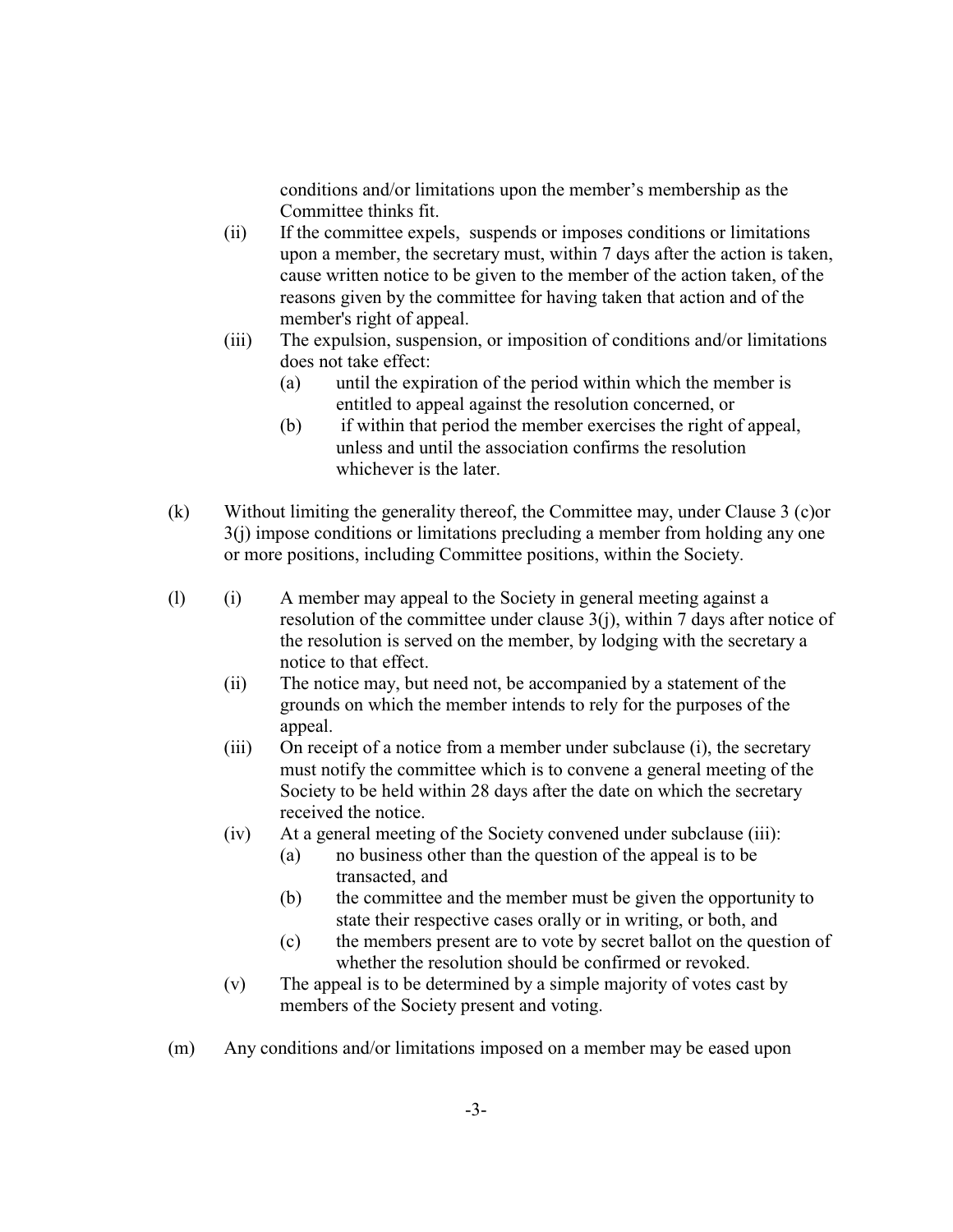application to the Committee by the affected member, or by the Committee of its own motion.

- (n) (i) Disputes between a member and another member (in their capacity as members) of the Association, and disputes between a member or members of the Association and the Association, are to be referred to a Community Justice Centre for mediation under the Community Justice Centres Act 1983.
	- (ii) If such a dispute is not resolved by mediation within three (3) months of referral to a Community Justice Centre, the dispute is to be referred to arbitration.
	- (iii) The Commercial Arbitration Act 1984 applies to any such dispute referred to arbitration.
- (o) Only members of the Society shall be entitled to perform at public performances of the Society, but non-members may be invited to assist with such performances.
- (p) Any membership fee shall be due and payable at the conclusion of the Annual General Meeting at which it is set, and shall entitle the member to financial membership until the conclusion of the next Annual General Meeting.

## **4. MANAGEMENT**

- (a) The affairs of the Society shall be controlled and managed by the office bearers and other members known as the Committee.
- (b) The Office bearers shall consist of a President, Vice President, Secretary and Treasurer. There shall be eight other members of the Committee.
- (c) The office bearers and other members of the Committee shall be elected at each Annual General Meeting. Any casual vacancy occurring in the Committee may be filled by a member appointed by the Committee.
- (d) Each member of the Committee shall hold office from the date of their election or appointment until the conclusion of the next Annual General Meeting.
- (e) Retiring Committee members are eligible for re-election provided that where the President has held office as President for the two preceding years he or she is not eligible for re-election but may stand for any other position on the Committee.
- (f) The Committee shall meet a minimum of ten times during each year. Committee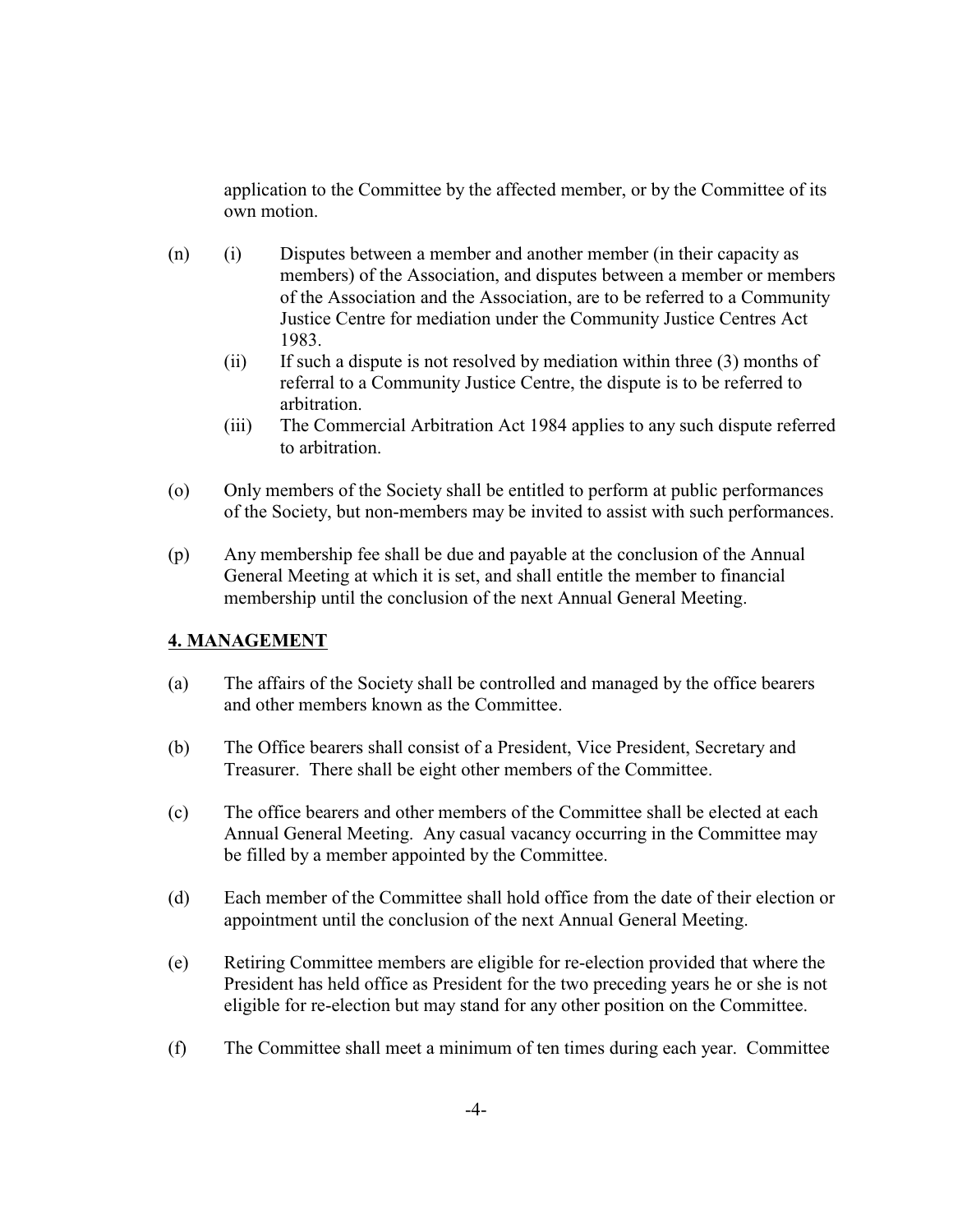meetings shall ordinarily be held at 8.00 p.m. on the second Tuesday of each month except during the months of January and February unless the Committee by ordinary resolution determines otherwise. Any four members of the Committee may require the Secretary to convene a Committee meeting within 14 days of such request.

- (g) The quorum for meetings of the Committee shall be six.
- (h) Notice of Committee meetings shall be given at the previous Committee meeting, or by such other means as the Committee may decide upon.
- (i) A member of the Committee shall cease to hold office if that member:-
	- (i) Resigns in writing;
	- (ii) Ceases to be a member of the Society;
	- (iii) Is absent from three successive Committee meetings without approval by the Committee;
	- (iv) Becomes an insolvent under administration within the meaning of the Corporations Act 2001 of the Commonwealth;
	- (v) Becomes a mentally incapacitated person;
	- (vi) Is convicted of an offence involving fraud or dishonesty for which the maximum penalty on conviction is imprisonment for not less than 3 months; or
	- (vii) Is prohibited from being a director of a company under Part 2D.6 (Disqualification from managing corporations) of the Corporations Act 2001 of the Commonwealth*.*
- (j) The Committee may function validly provided its number is not reduced below the quorum. Should Committee numbers fall below the quorum the remaining Committee members may act only to appoint new Committee members.
- (k) Questions arising at any meeting of the Committee shall be decided by the majority of votes of those present. In case of an equality of votes the President, or in his or her absence the person appointed to chair the meeting, shall have a second or casting vote.
- (l) No member shall be entitled to be elected or appointed as a member of the Committee unless he or she has attained the age of 18 years at the time of election or appointment.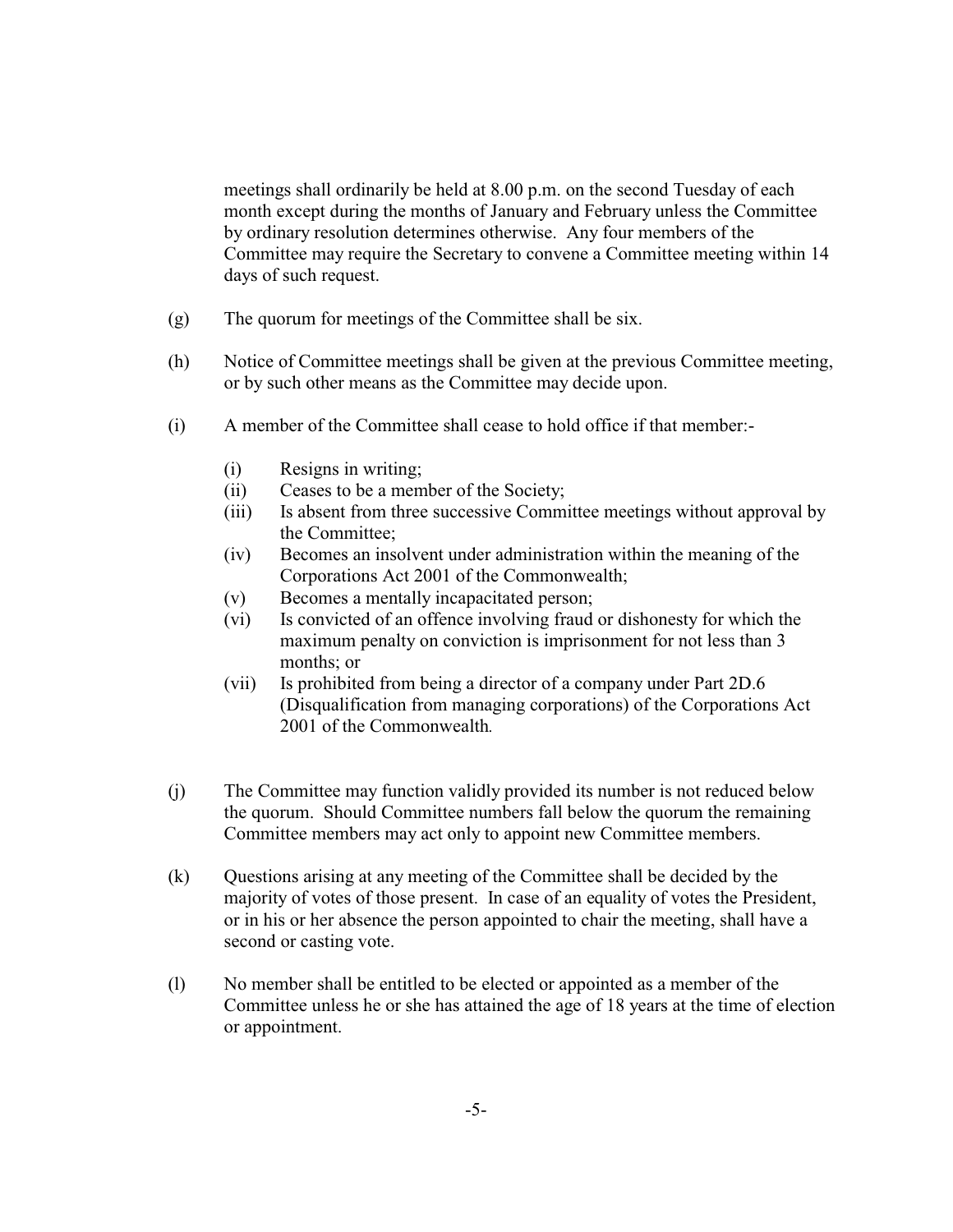#### **5. GENERAL MEETINGS**

- (a) An Annual General Meeting of the Society shall be held each calendar year in the month of February.
- (b) In the case of the Annual General Meeting, the following business shall be transacted:-
	- (i) Confirmation of the minutes of the last Annual General Meeting and any recent Special General Meeting;
	- $(iii)$  Receipt of the President's report upon the activities of the Society in the last financial year;
	- (iii) Receipt of the Treasurer's report upon the financial activities of the Society in the last financial year.
	- (iv) Election of office bearers and other members of the Committee.
	- (v) Such further or other business as may be appropriate for a general meeting.
- (c) The quorum for a General Meeting shall be 15 members present in person.
- (d) Voting at General Meetings shall be by a show of hands unless a secret ballot is demanded. Decisions shall be made by simple majority vote except for those matters which must be decided by Special Resolution, where a three quarter majority is required.
- (e) All votes shall be given personally, and there shall be no postal voting or voting by proxy.
- (f) In the case of an equality of votes the President, or in his or her absence the person elected to chair the General Meeting, shall have a second or casting vote.
- (g) Nomination of candidates for election as office bearers or other Committee members may be made at the Annual General Meeting. Only those members of the Society who signify their consent, either in person where they are present at the meeting, or by letter to the Secretary where they are not present at the meeting, may be nominated for election.
- (h) The Committee may, whenever it thinks fit, convene a Special General Meeting of the Society. A Special General Meeting must be convened by the Committee within three months of receiving a request to do so from at least five percent of the membership of the Society.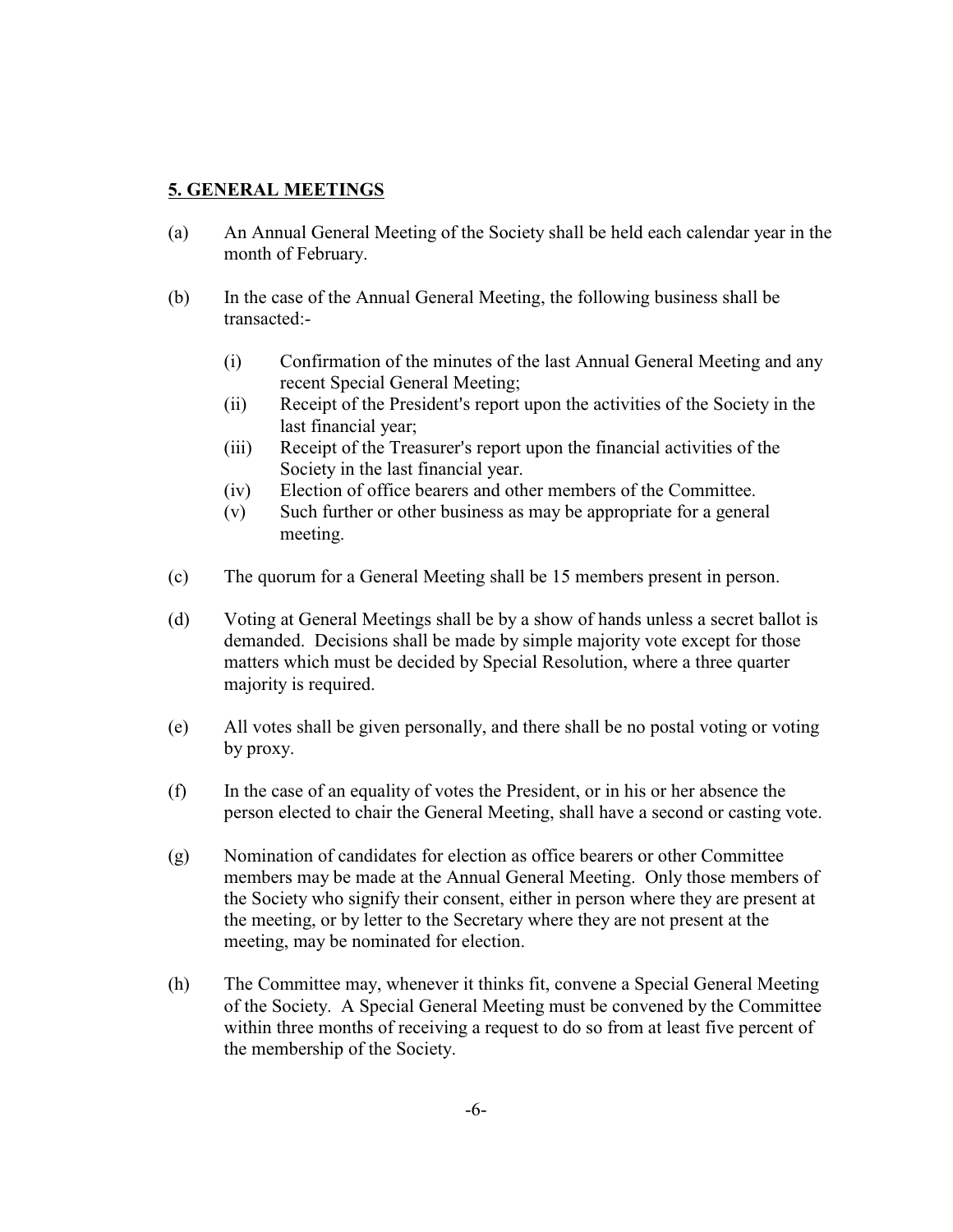- (i) At least 21 days notice of all General Meetings shall be given to members. Such notice shall be deemed sufficient if advertised twice in one daily newspaper circulating in the Tamworth district.
- (j) A member is not entitled to vote at any general meeting of the association if the member is under 18 years of age.

#### **6. OFFICE BEARERS**

- (a) The President or, in the President's absence, the Vice President, shall act as Chairman at each General Meeting and Committee Meeting of the Society.
- (b) If both the President and Vice President are absent from a meeting, or are unwilling to act, the members present at the meeting shall elect one of their members to act as chairman.
- (c) The Secretary shall keep records of the business of the Society including the Rules, register of members, register of committee members*,* minutes of all General and Committee Meetings, and file of correspondence.
- (d) The Treasurer shall ensure that all money received by the Society is paid in to an account in the Society's name. Payment shall be made through a petty cash system or by cheque signed by the President, Secretary and Treasurer or any two of them. Major or unusual expenditure shall be authorized in advance by the Committee or a General Meeting.
- (e) The Treasurer shall ensure that correct books and accounts are kept, showing the financial affairs of the Society. Such records shall be held in the custody of the Treasurer..

## **7. PUBLIC OFFICER**

- (a) The Committee shall ensure that a person is appointed as Public Officer.
- (b) The Public Officer shall be the Secretary of the Society.
- (c) When a vacancy occurs in the position of Public Officer, the Committee shall within 14 days appoint a new Public Officer and notify the Director-General of such appointment in the prescribed form.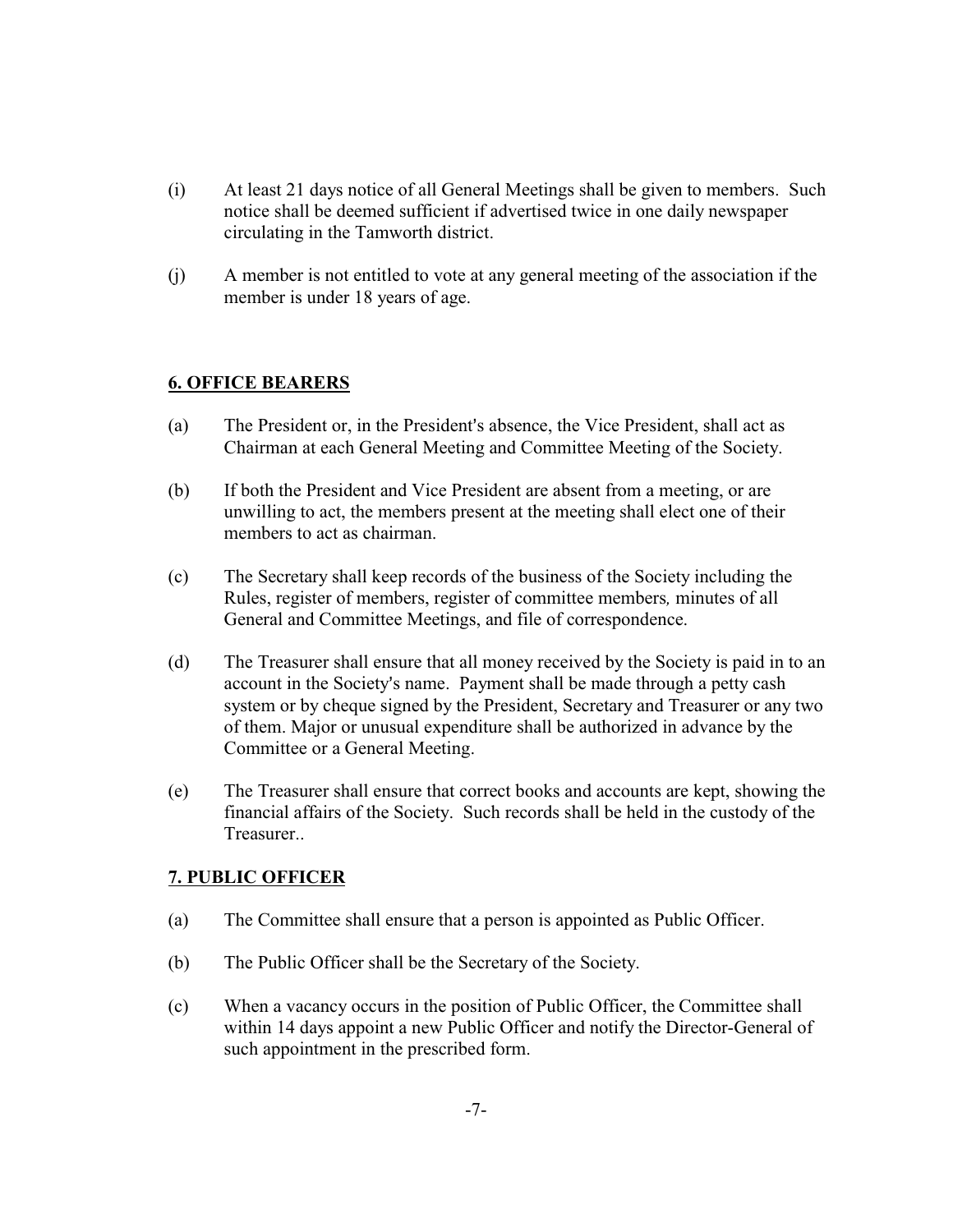- (d) The Public Officer shall notify the Director-General in the prescribed form in the following circumstances:-
	- (i) Appointment;
	- (ii) A change of residential address;
	- (iii) A change in the Society's objects or Constitution;
	- $(iv)$  Of the Society's financial affairs;
	- $(v)$  A change in the Society's name or address.

## **8. MISCELLANEOUS**

- (a) The Society shall effect and maintain such insurance as is required under the Act, together with any other insurance which may be required by law or regarded as necessary by the Committee
- (b) The funds of the Society shall be derived from the fees of members, donations, grants, admission fees and such other sources as may be approved by the Committee.
- (c) The Common Seal of the Society shall be kept in the custody of the Secretary and shall only be affixed to a document with the approval of the Committee. The affixing of the Common Seal shall be witnessed by the signatures of the Secretary and one other office bearer.
- (d) The Society in General Meeting may, at any time, pass a Special Resolution determining how any surplus property is to be distributed in the event that the Society should be wound up. The distribution of surplus property shall be in accordance with Section 65 of the Act.
- (e) Service of documents on the Society shall be effected by serving them on the Public Officer, or by serving them personally on any two members of the Committee.
- (f) The financial year of the Society shall commence on  $1<sup>st</sup>$  January in each year, and end on 31<sup>st</sup> December in that year.
- (g) The Society may, by Special Resolution, alter its Statement of Objects or these rules.
- (h) For the purpose of this constitution, a notice may be served on or given to a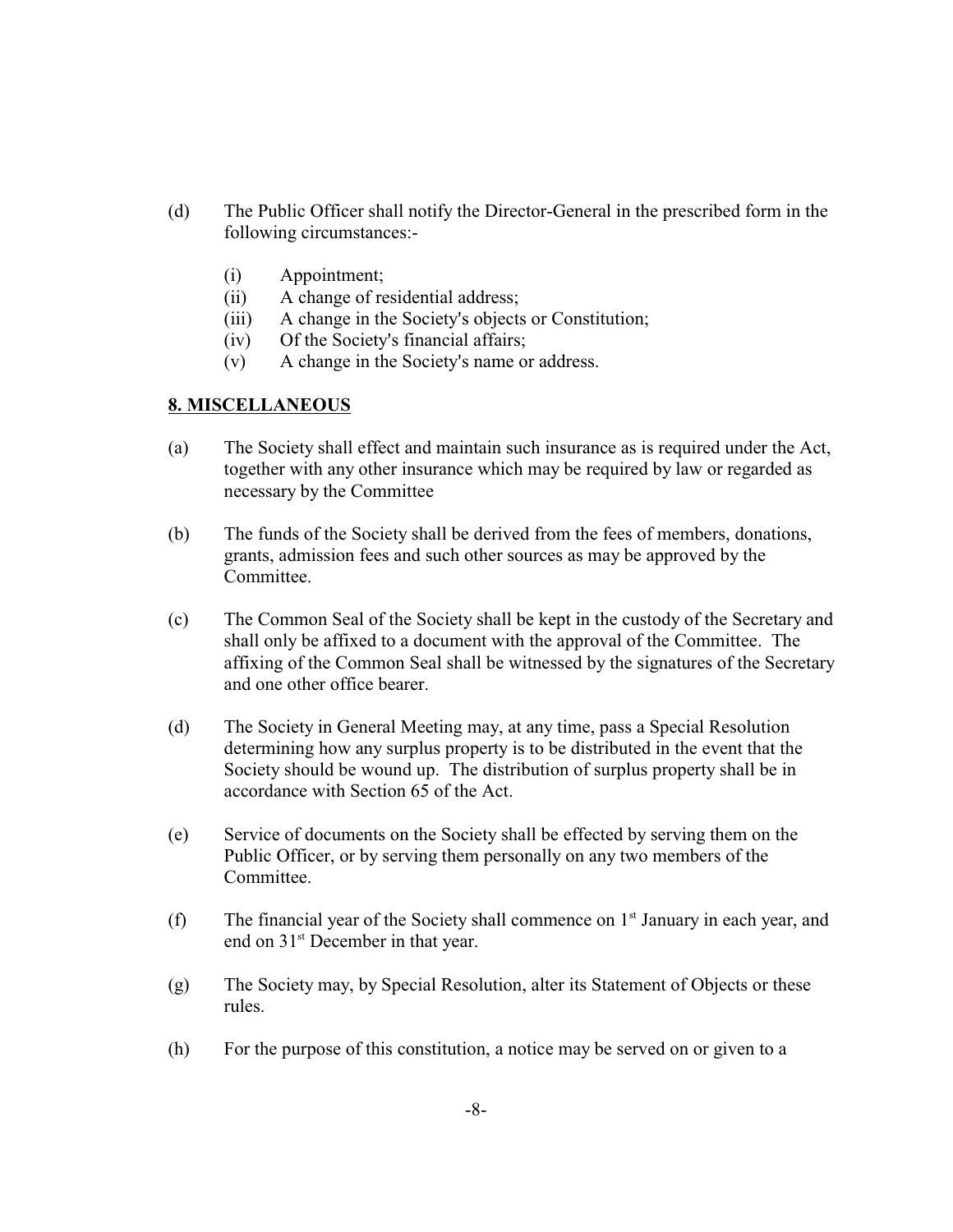person:

- (i) by delivering it to the person personally, or
- (ii) by sending it by pre-paid post to the address of the person, or
- (iii) by sending it by facsimile transmission or some other form of electronic transmission to an address specified by the person for giving or serving the notice.
- (i) For the purpose of this constitution, a notice is taken, unless the contrary is proved, to have been given or served:
	- (i) in the case of a notice given or served personally, on the date on which it is received by the addressee, and
	- (ii) in the case of a notice sent by pre-paid post, on the date when it would have been delivered in the ordinary course of post, and
	- (iii) in the case of a notice sent by facsimile transmission or some other form of electronic transmission, on the date it was sent or, if the machine from which the transmission was sent produces a report indicating that the notice was sent on a later date, on that date.
- (j) The following documents must be open to inspection, free of charge, by a member of the Society at any reasonable hour:
	- (i) records, books and other financial documents of the Society,
	- (ii) this constitution,
	- (iii) minutes of all committee meetings and general meetings of the Society.
- (k) A member of the Society may obtain a copy of any of the documents referred to in subclause (j) on payment of a fee of not more than \$1 for each page copied.
- (l) (i) In this constitution:

**"Director-General"** means the Director-General of the Department for the time being administering the Act.

**"special general meeting"** means a general meeting of the association other than an annual general meeting.

**"the Act"** means the Associations Incorporation Act 2009 or any Act in substitution therefor.

**"the Regulation"** means the Associations Incorporation Regulation 2010 or any regulation in substitution therefor.

(ii) In this constitution:

(a) a reference to a function includes a reference to a power, authority and duty, and